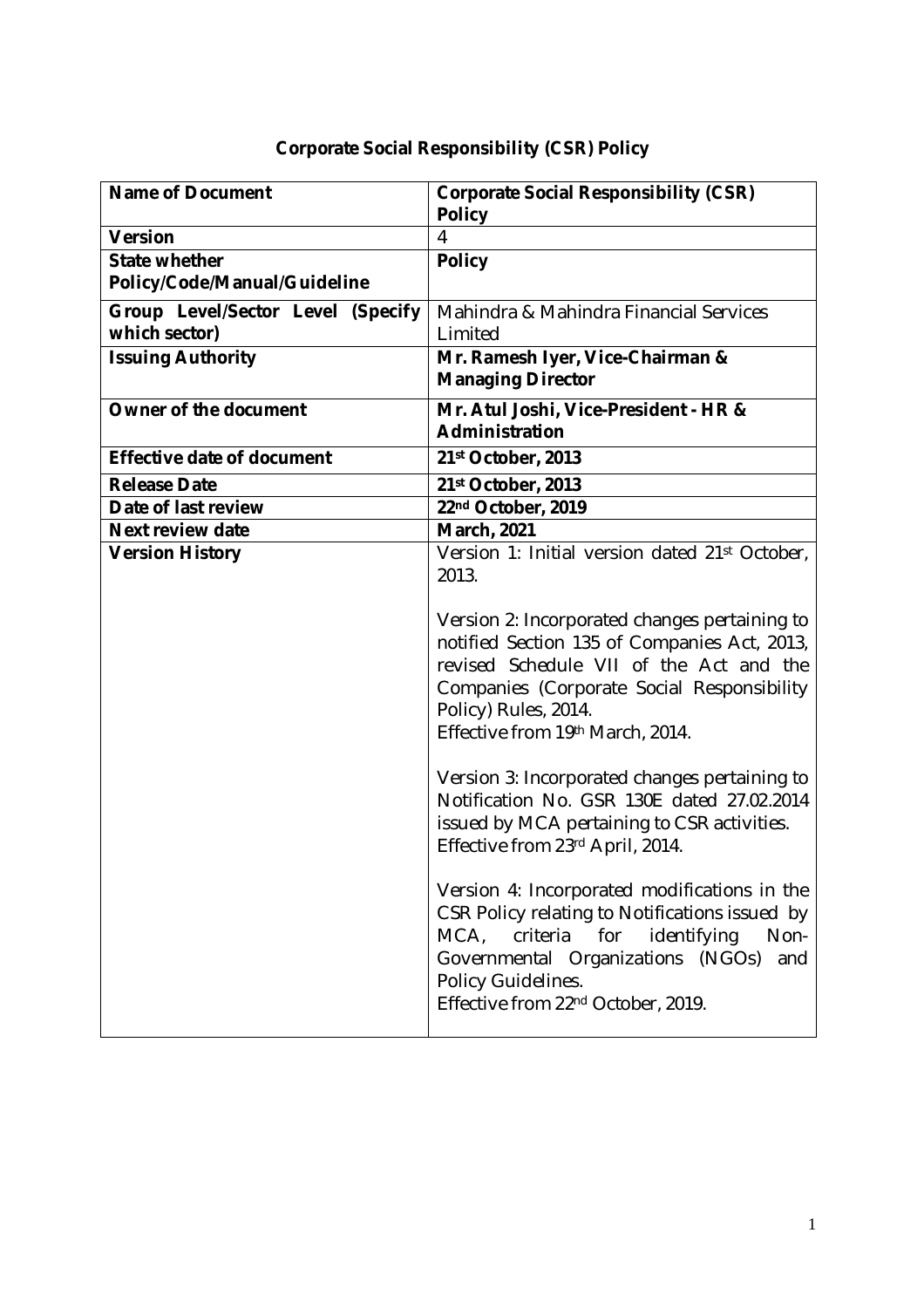# **Mahindra & Mahindra Financial Services Limited Corporate Social Responsibility (CSR) Policy**

At Mahindra & Mahindra Financial Services Limited (MMFSL or 'the Company') we sincerely believe that the actions of the organization and its community are highly inter-dependent. Both on its own and as part of the Mahindra Group, through constant and collaborative interactions with our external stakeholders, **MMFSL** strives to become an asset in the communities where it operates.

As our **Corporate Social Responsibility (CSR)** we actively implement Projects and initiatives for the betterment of society, communities, and the environment.

## **Scope and Applicability:**

This policy shall be applicable to all CSR initiatives and activities undertaken by all the employees of MMFSL for the benefit of different segments of the society.

### **Mission:**

Driving positive impact in communities.

### **Objective of CSR Policy:**

The objective of this policy is to continuously and consistently:

- **1.** Generate goodwill in communities where MMFSL operates or are likely to operate;
- **2.** Initiate projects that benefit communities;
- **3.** Encourage an increased commitment from employees towards CSR activities and volunteering.

### **Resources**

**Structure**

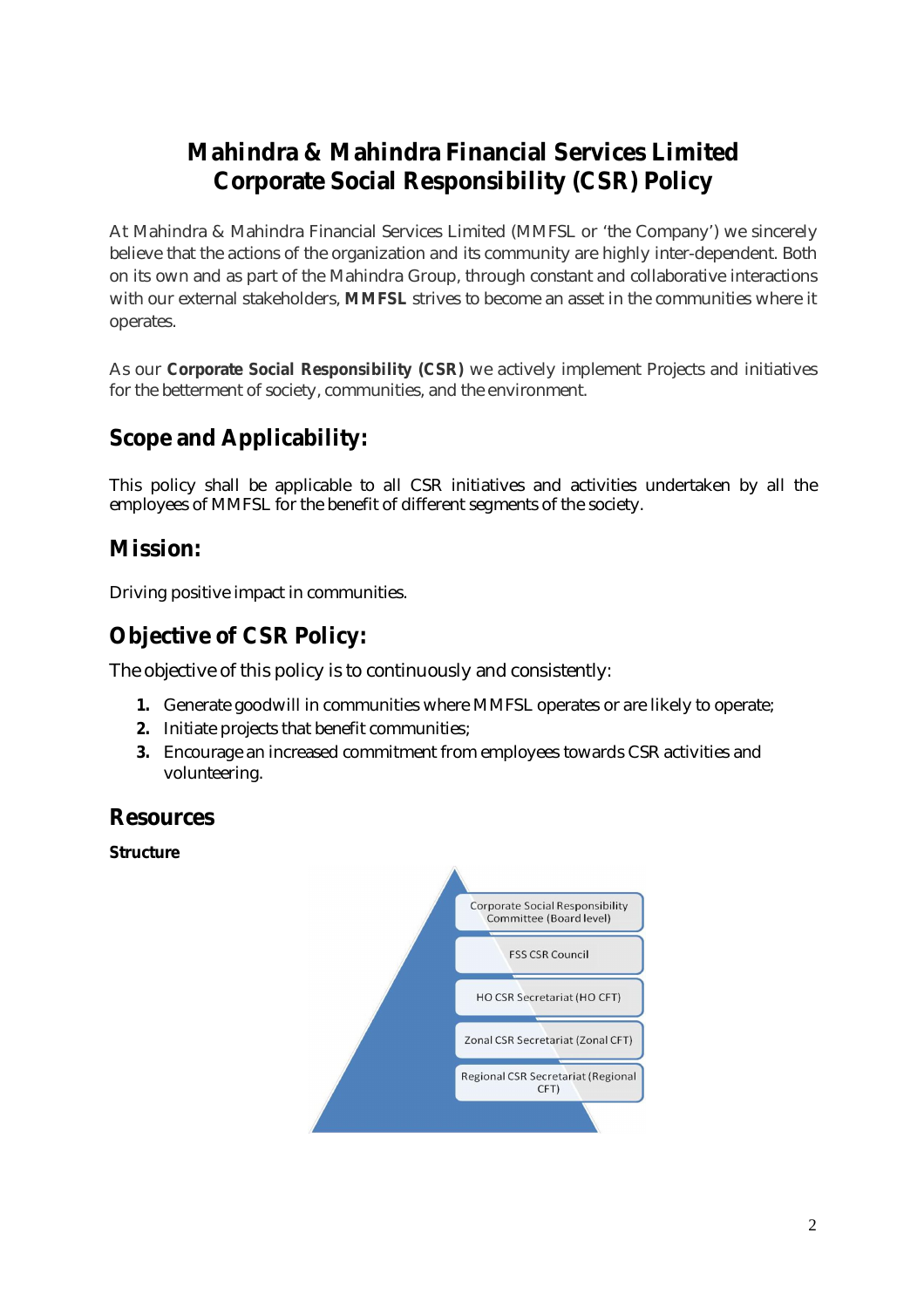The **Corporate Social Responsibility Committee ('CSR Committee' Board level)** is responsible to formulate and recommend to the Board the CSR Policy indicating the activities falling within the purview of Schedule VII to the Companies Act, 2013, to be undertaken by the Company, to recommend the amount to be spent on CSR activities presented by the Financial Services Sector CSR Council ('FSS CSR Council') and to monitor the CSR Policy periodically. The FSS CSR Council will be supported by the CSR Secretariat at Head Office made up of cross-functional team (CFT), Zonal CSR Secretariat at the zones and the Regional CSR Secretariat at regions, for implementation of the approved projects.

The CSR Committee of the Board of Directors comprises of the following Members:

| Mr. Dhananjay Mungale (Chairman)<br>(Independent Director) | Ms. Rama Bijapurkar (Independent Director) |
|------------------------------------------------------------|--------------------------------------------|
| Mr. Ramesh Iyer (Vice- Chairman &                          | Mr. V. Ravi (Executive Director & Chief    |
| Managing Director)                                         | <b>Financial Officer)</b>                  |

At present the following members are represented on the FSS CSR Council, Head Office CSR Secretariat, Zonal CSR Secretariat and Regional CSR Secretariat:

| <b>FSS CSR Council</b>       |                                            |
|------------------------------|--------------------------------------------|
| Mr. Anuj Mehra               | Dr. Jaideep Devare                         |
| Mr. Atul Joshi               |                                            |
| Head-office CSR Secretariat  |                                            |
| Mr. Vinod Nair               | Mr. Nikhil Save                            |
| Mr. Imtiyaz Isani            | Ms. Shaily Singh                           |
| Mr. Vishal Bhanushali        |                                            |
| (Coordinator)                | Additional Member (including subsidiaries) |
| <b>Zonal CSR Secretariat</b> |                                            |
| Zonal Manager                | <b>Zonal Accountant</b>                    |
| Zonal HR (Coordinator)       | Additional Member (including subsidiaries) |
| <b>Regional CSR</b>          |                                            |
| Secretariat                  |                                            |
| <b>Regional Manager</b>      | Regional Accountant                        |
| Regional HR (Coordinator)    | Additional Member (including subsidiaries) |

### **Funding and Allocation:**

For achieving the CSR objectives through implementation of meaningful and sustainable CSR Projects, the CSR Committee will allocate for its Annual CSR Budget, 2% of the average net profits of the Company made during the three immediately preceding financial years, calculated in accordance with the relevant Sections of the Companies Act, 2013 read with the Companies (Corporate Social Responsibility Policy) Rules, 2014*.*

The Company may spend upto 5% of the total CSR expenditure in one financial year on building CSR capabilities. The Company may also make contributions to its Corporate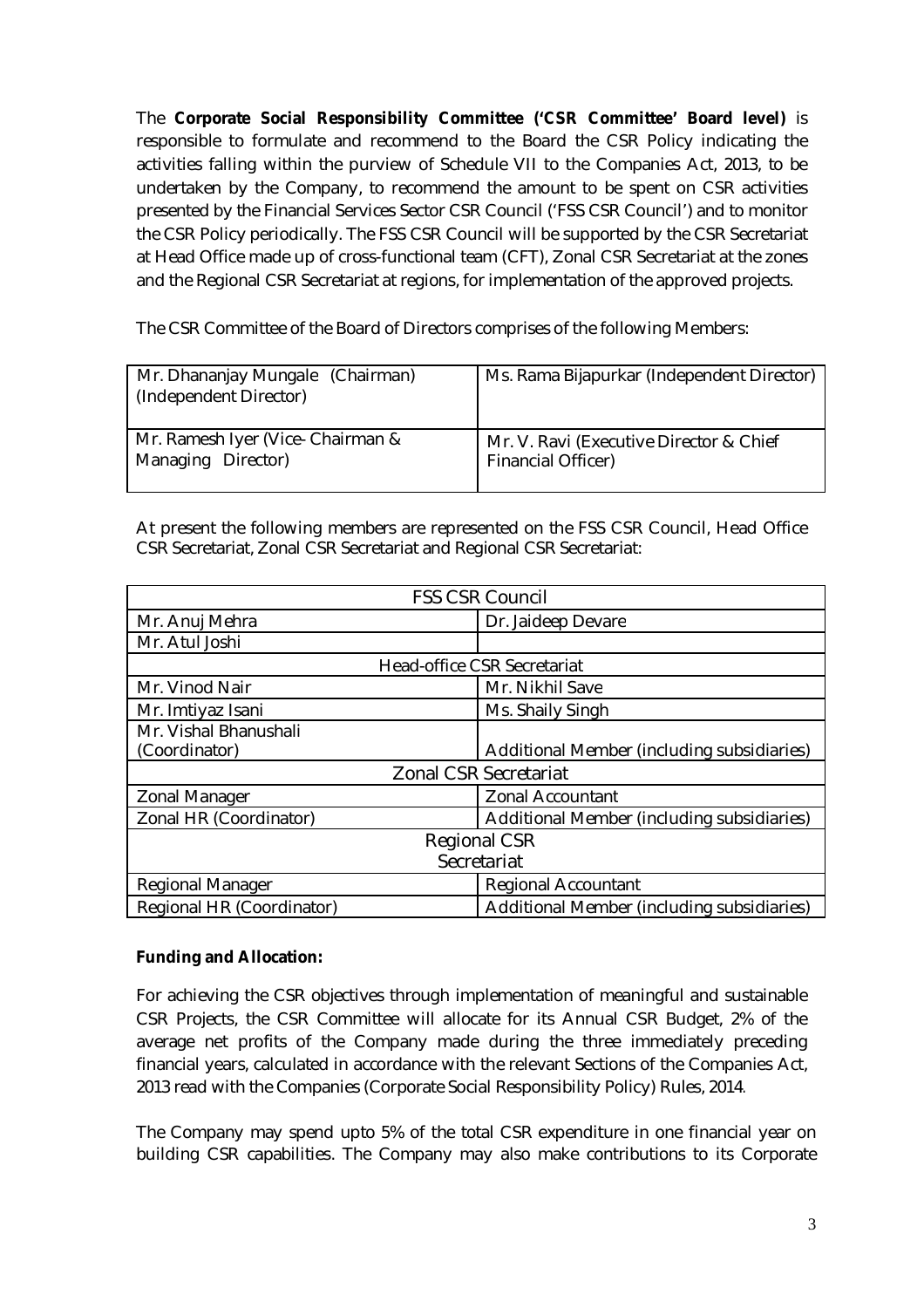Foundations/Trusts i.e. K. C. Mahindra Education Trust and Mahindra Foundation, towards its corpus for projects approved by the Board. The CSR Committee will approve the CSR budget annually on receiving the recommendations from FSS CSR Council.

 Any unspent amount at the end of the financial year will be treated as per the provisions of the existing CSR Law.

Any surplus arising out of the CSR Projects or Programs or activities shall not form part of the business profit of the Company.

The Company has set up the Mahindra Finance CSR Foundation (incorporated on 2nd April, 2019) as a wholly-owned subsidiary company registered under Section 8 of the Companies Act, 2013 to promote and support CSR projects and activities of the Company and its subsidiary companies.

The Company will implement its CSR programs through the Mahindra Finance CSR Foundation.

#### **Volunteering of employees from the organization**

The Company will encourage and recognize its employees for volunteering with the spirit of serving and sharing with the community.

The Company shall endeavor to increase employee participation at all levels in the Organization, by encouraging employees to participate in the Company's CSR activities.

### **CSR Thrust Areas**

The Company has identified CSR Thrust Areas for undertaking CSR Projects/ programs/ activities in India. The actual distribution of the expenditure among these thrust areas will depend upon the local needs as may be determined by the need identification studies or discussions with local government/ Grampanchayat/ NGOs. The Company shall give preference to the local area and areas around which the Company operates for CSR spending.

#### **Thrust areas:**

- □ Education
	- o Promoting education, including special education and employment enhancing vocation skills especially among children, women, elderly and the differently abled and livelihood enhancement projects.
- $\Box$  Health
	- o Eradicating hunger, poverty and malnutrition, promoting health care including preventive health care and sanitation and making available safe drinking water.
- Environment
	- o Ensuring environmental sustainability, ecological balance, protection of flora and fauna, animal welfare, agro forestry, conservation of natural resources and maintaining quality of soil, air and water.
- n Others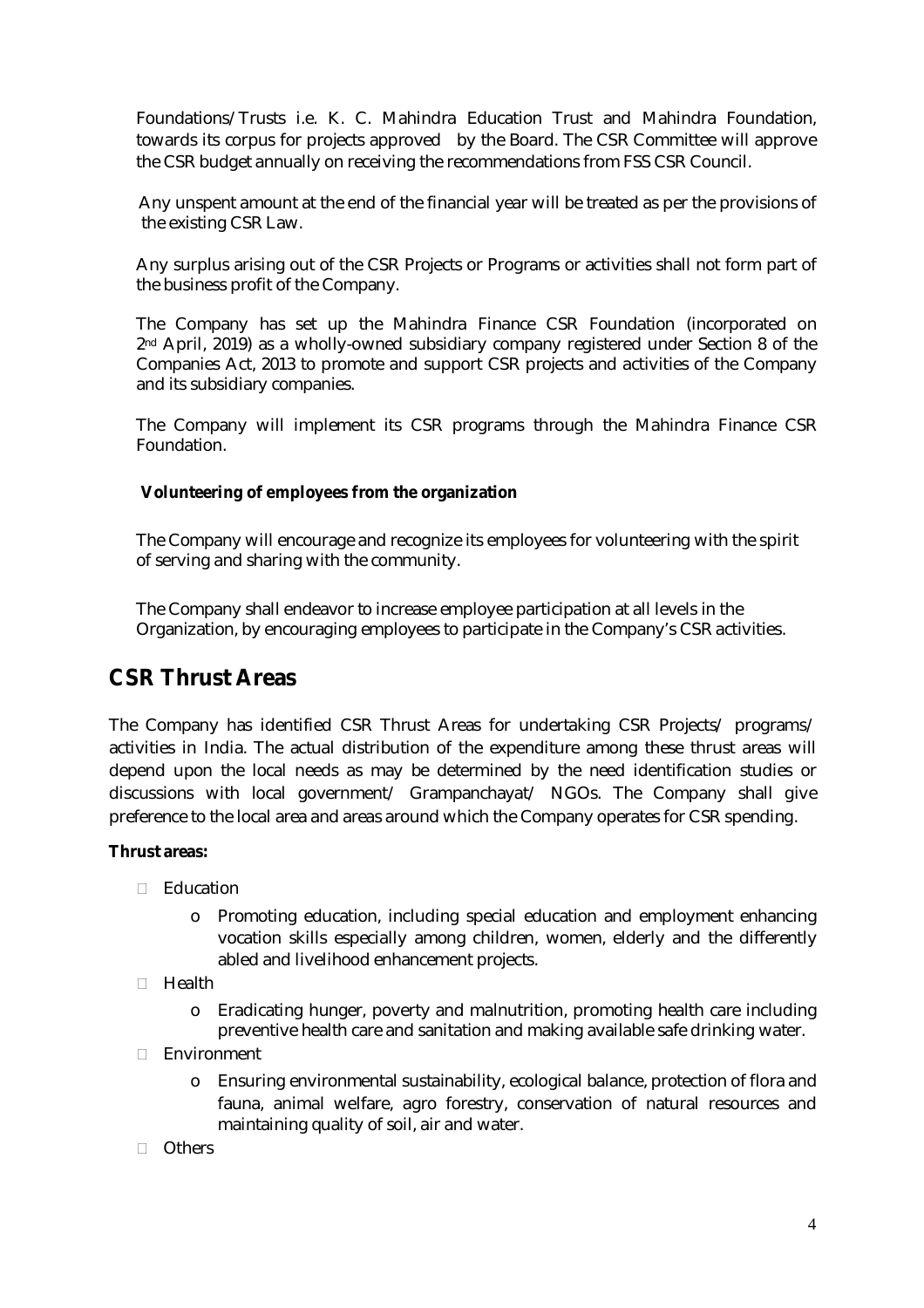- o Promoting gender equality, empowering women, setting up homes and hostels for women and orphans, setting up old age homes, day care centres and such other facilities for senior citizens and measures for reducing inequalities faced by socially and economically backward groups.
- o Protection of national heritage, art and culture including restoration of buildings and sites of historical importance and works of art; setting up public libraries; promotion and development of traditional arts and handicrafts.
- o Measures for the benefit of armed forces veterans, war widows and their dependents.
- o Training to promote rural sports, nationally recognised sports, paralympic sports and Olympic sports.
- o Contribution to the Prime Minister's National Relief Fund or any other fund set up by the central government for socio-economic development and relief and welfare of the scheduled castes, the scheduled tribes, other backward classes, minorities and women.
- o Contribution to incubators funded by Central Government or State Government or any agency or Public Sector Undertaking of Central Government or State Government, and contributions to public funded Universities, Indian Institute of Technology (IITs), National Laboratories and Autonomous Bodies (established under the auspices of Indian Council of Agricultural Research (ICAR), Indian Council of Medical Research (ICMR), Council of Scientific and Industrial Research (CSIR), Department of Atomic Energy (DAE), Defence Research and Development Organisation (DRDO), Department of Science and Technology (DST), Ministry of Electronics and Information Technology) engaged in conducting research in science, technology, engineering and medicine aimed at promoting Sustainable Development Goals (SDGs).
- o Rural development projects.
- o Disaster management, including relief, rehabilitation and reconstruction activities.
- o Any other activity as defined in Schedule VII of the Companies Act, 2013, duly amended from time to time.

### **Implementation**

- 1. The CSR Committee shall provide guidance on the allocation of the CSR budget among the thrust areas on an annual basis.
- 2. CSR Projects will be undertaken based on the recommendation of the CSR Committee to the best possible extent, within the defined Thrust Areas.
- 3. MMFSL's support to any project will depend on the scale of the project and feasibility of the project. The FSS CSR Council has a formal process of evaluating and approving CSR Projects. The FSS CSR Council will evaluate the project progress and impact quarterly.

# **Monitoring process of CSR activities**

- $\Box$  To ensure effective implementation of the CSR activity at each location, a monitoring mechanism will be put in place by the FSS CSR Council.
- □ Annual CSR Calendar activities will be cleared/ signed off by FSS CSR Council.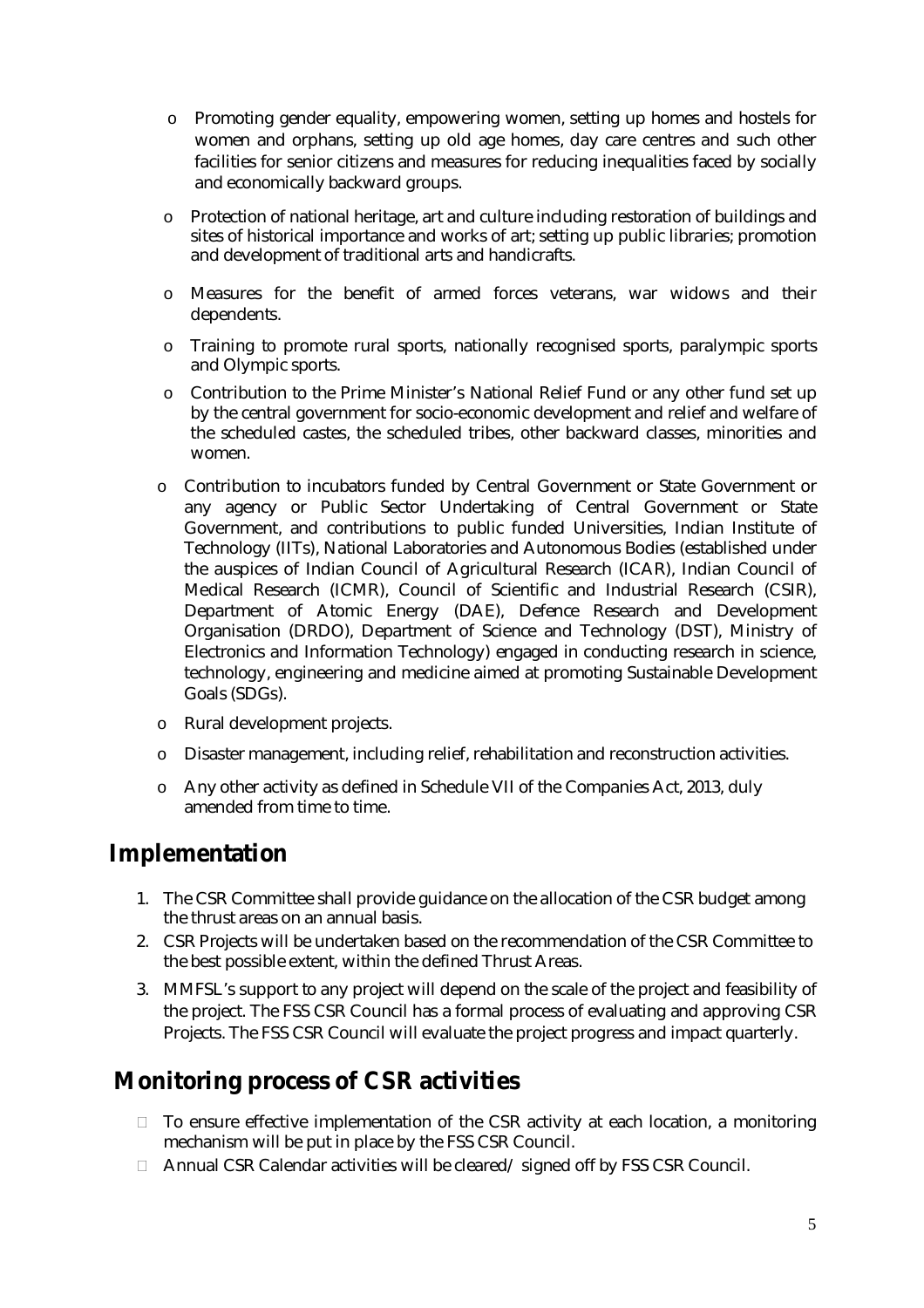- □ Any other donations will be cleared/ signed off by Managing Director / CFO.
- □ Regional CSR Secretariat and Zonal CSR Secretariat will submit project requests to HO CSR Secretariat and further necessary route will be followed.
- $\Box$  The CSR Committee will monitor and review on a quarterly basis the progress of CSR activities undertaken/ completed.
- $\Box$  All the CSR initiatives of the Company will form part of the Directors' Report and also be reported in the Sustainability Report of the Company.
- $\Box$  In order to ensure transparency and communication with all stakeholders, the FSS CSR Council and Secretariat will document the details of the Company's CSR initiatives and CSR expenditure and ensure that the same are available in the public domain i.e. the Annual Report and Website of the Company.

# **Criteria for identifying CSR projects**:

While identifying the projects all efforts must be made to the extent possible to define the following:

- a. Project objectives.
- b. Baseline survey It would give the basis on which the outcome of the Project would be measured.
- c. Implementation schedules‐ Timelines for milestones of the Project will need to be prescribed.
- d. Responsibilities and authorities.
- e. Major results expected and measurable outcome.

# **Criteria for identifying Non-Governmental Organizations (NGOs)**

While identifying Projects we will also identify the external agency (NGO) who would execute the said Project. In case of Project execution by them the following minimum criteria need to be ensured:

- $\Box$  The NGO / Agency has a permanent office in India;
- $\Box$  The NGO is a registered society under Societies' Registration Act / Public Trust Act/ not-for-profit company under Section 8 of the Companies Act, 2013 (erstwhile Section 25 of the Companies Act, 1956);
- □ Possesses a valid Income-tax Exemption Certificate;
- $\Box$  The NGO has submitted a detailed project proposal and budget which has been approved by the FSS CSR Council.
- $\Box$  The NGO has an established track record of at least 3 years in carrying out the specific activity.

The Company may also collaborate with other companies to undertake CSR Projects or Programs, provided the CSR Committees of the respective companies are in a position to report separately on such projects or programs.